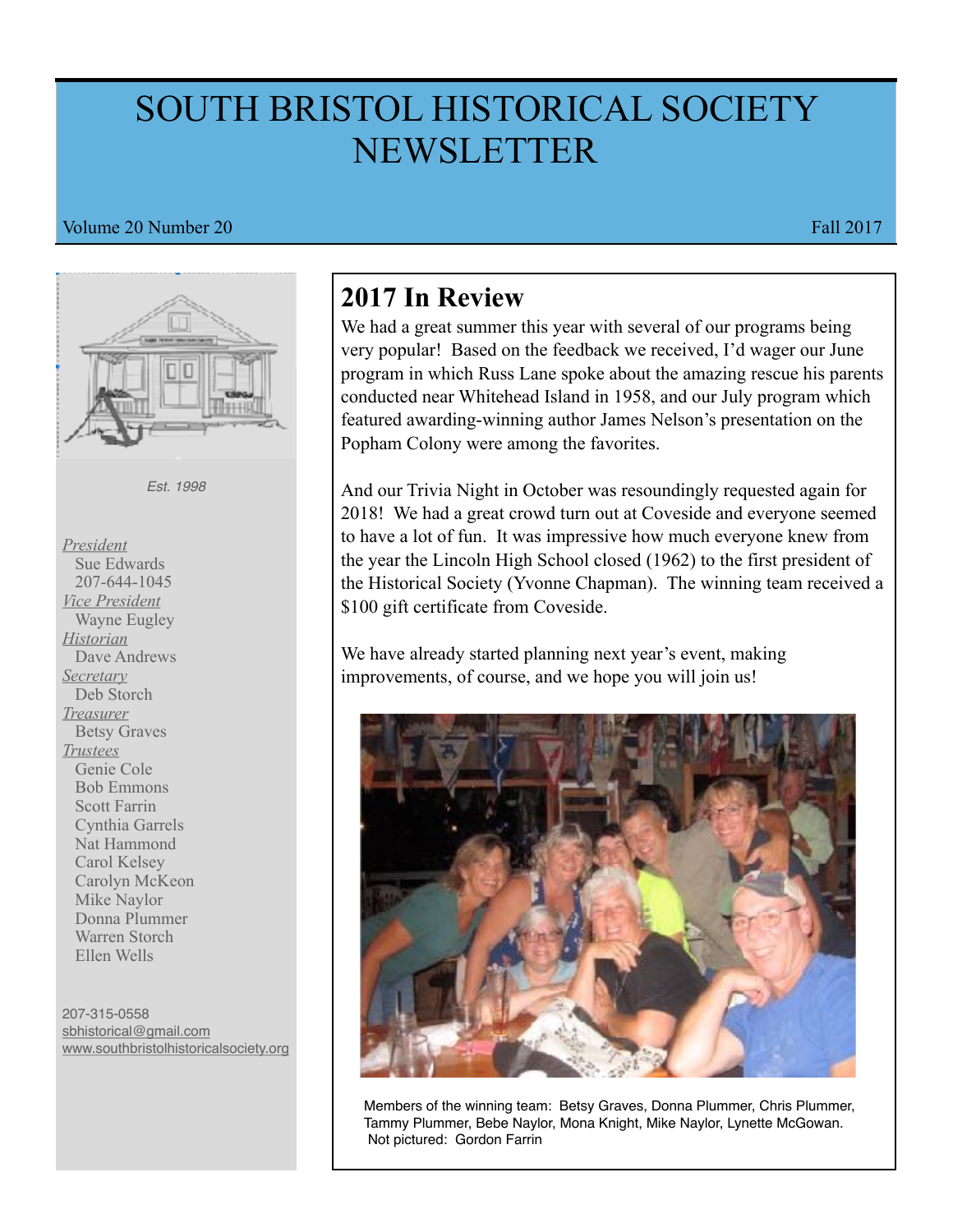### **A Scrap of Wallpaper Gets Us Thinking!**

One summer Friday afternoon a visitor to the SBHS museum arrived with a most interesting artifact — the scrap of beautiful wallpaper which appears in the photo below.



Jeanne Christie had found it on a wall of the old Bates Cottage at 109 West Side Road. Then in September she finally had a chance to show it to a designer with Stroheim and Romann, a leader in wall coverings and quality fabric for over 140 years located in NYC. The designer provided Jeanne with the following information:

*The wall paper was from around 1880, the same* 

*time frame as the period of the Gamage ownership of the house. Two hand blocks were used to create the pattern and then it was hand painted to provide the color. The* 



*first block was the background loop motif and the second block provided the shape of the medallion. It had probably suffered water damage at some point but was in reasonable condition considering* 

#### *its age and where it was found in the wall.*

The designer went on to say that she strongly suspects that it was made in Europe because of the motif. She said if we wanted to go back into historical archives we could probably find the motif and absolutely verify its origin but her guess, having done wall paper documentation for many, many years, was that the wall paper was European made.

This information made Jeanne wonder how the Gamage family got the paper back in the 1880's. Was one of the shipbuilding families in touch with the European market? or the Massachusetts markets? How many other 1820-1880 houses in South Bristol had wall paper? Jeanne says she is "just having a field day thinking about all the possibilities."

And so are we here at SBHS! Perhaps our readers can help answer these questions – or pose more! We would love to hear from you at [SBHistorica@gmail.com](mailto:SBHistorica@gmail.com). Stay tuned!!

## **Which got Jeanne thinking further . . .**

Our visitor also got to thinking about the old "Hinck house" on West Side Road (later owns by the Kemps and then the Andersons, and sometimes referred to as the Ghost House) that was built around the same period of the 1820s as the Bates cottage. She remembers seeing wallpaper in the front right room as you faced the house. However, the pattern and quality of the paper was quite different from that which she had found in the Bates cottage. Her guess is that it was probably added in the 1900's when Dr. Claus Hinck bought the place. It was an aqua color with small little curly lines in it. Jeanne recalls that according to Dr. Hinck's daughter, Ingeborg (her husband's mother), the back bedroom on the left side (later Dr. Hinck's library) had been used as a bathroom by the old Captain and under the house in the cellar he had a small stream of water that ran all winter for a water source. She also remembered that he had a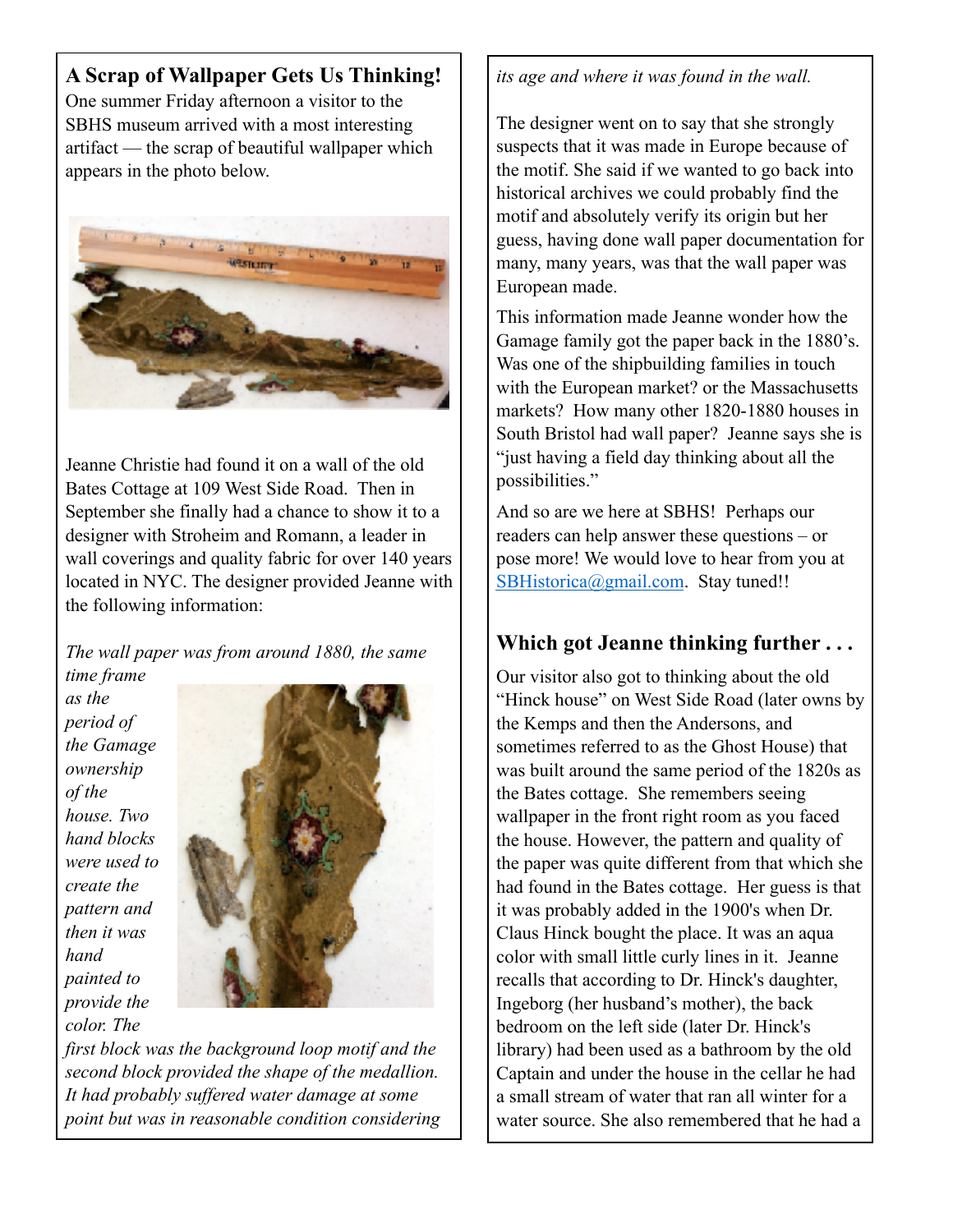barrel of salted cod down there.

When Jeanne and her husband inherited the house, she went downstairs and found that there was a trough for water running along the wall. There also was nothing under that back left bedroom so it would have been possible to have used the space as a bathroom. Of course, by that time there were two wells (deep and shallow) on the property so they didn't need the more creative source.

— Ellen Wells submitted this report and says "it proves how interesting it can be to volunteer at the SBHS museum."

# **Can You Help?**

Echoing Ellen's sentiment above, a woman from Sitka, Alaska contacted the SBHS in August, asking when the museum would be open in the fall. She would be in town visiting family and friends and she would like to come to the museum and do some research. She mentioned the she had some family photos that she would like to share with us, if we would be interested. If we would be interested? Of course!!

Marian Allen did indeed visit in October and shared a number of wonderful photos. We are featuring one here in the hopes that our our members can help us identify the people in the photo. The photo is a



class picture, probably taken in 1923 or 1924, according to Marian. She identifies Alice Gamage being